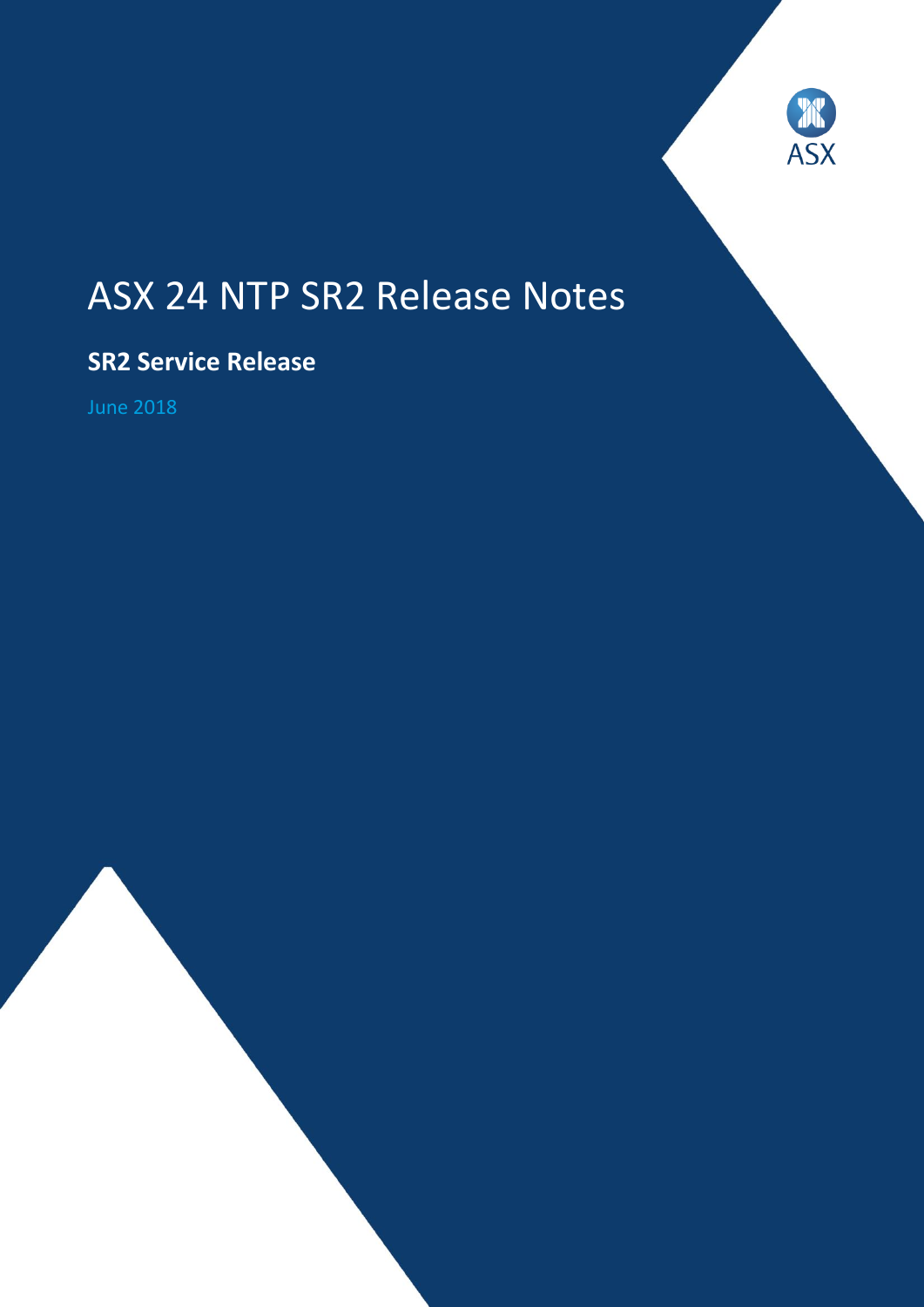

### **1 Introduction**

NTP Service Release 2 is an internal software release delivering a small number of fault fixes and non-functional enhancements. There are no interface specification changes and no changes to the ASX Trading Terminal and ASX Administration and Risk Terminal applications.

The changes are detailed on the following page. Customers can test their applications on the CDE+ environment from 9 April 2018. Participants may observe reduced transaction latency as a result of these upgrades.

For further information and to arrange access to CDE+ contact CTS, your Technical Account Manager or Business Development Manager.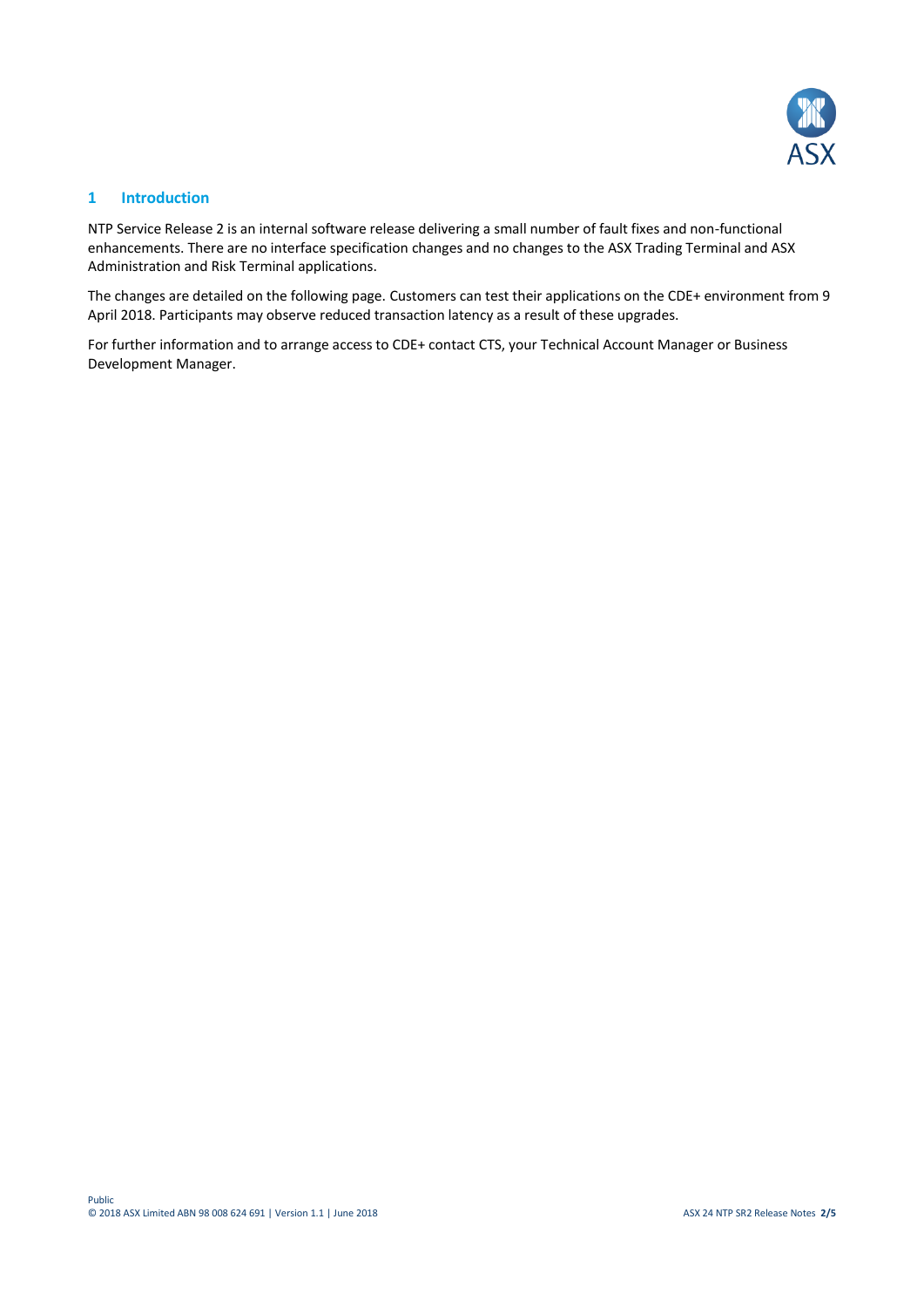

## **2 Detailed list of changes**

#### **2.1 Pre-Trade Risk Management**

| <b>ASX Ref #</b> | <b>Item</b>                                                                                                                                                         | <b>Resolution/Enhancement</b>                                         |
|------------------|---------------------------------------------------------------------------------------------------------------------------------------------------------------------|-----------------------------------------------------------------------|
| 5811             | Expired contracts are visible in the Admin and Risk<br>Terminal (ART) after the expiry date.                                                                        | Expired contracts and associated limits are<br>automatically deleted. |
|                  | Where customers had already set limits for the<br>expired contract, any limit changes cannot be saved<br>until the expired contracts have been manually<br>deleted. |                                                                       |

#### **2.2 Shared Order Groups**

| <b>ASX Ref #</b> | ltem.                                                                                                                                                | <b>Resolution/Enhancement</b>                                                               |
|------------------|------------------------------------------------------------------------------------------------------------------------------------------------------|---------------------------------------------------------------------------------------------|
| 5778             | A super user logged into the ASX Trading Terminal<br>(ATT) can enter a Shared Order Group (SOG) order<br>without being a member of the relevant SOG. | A super user is restricted to entering a SOG<br>order for a SOG in which they are a member. |

#### **2.3 FIX Order Entry**

| <b>ASX Ref#</b> | <b>Item</b>                                                                                                                                                                                                                                                                               | <b>Resolution/Enhancement</b>                                                                                              |
|-----------------|-------------------------------------------------------------------------------------------------------------------------------------------------------------------------------------------------------------------------------------------------------------------------------------------|----------------------------------------------------------------------------------------------------------------------------|
| 5762            | When a SOG order is amended to delete the UCP key<br>(MatchingInstructions) by a user that did not enter<br>the order, the user that entered the order receives<br>messages with the old UCP key.                                                                                         | After the UCP key has been deleted, it is not<br>sent to the user that entered the order.                                  |
| 5765            | When an order is entered with MatchInst=Do not<br>match (1625=2), or when an order is amended to<br>MatchInst=Do not match (1625=2), in both cases the<br>order is accepted as MatchInst=Match (1625=1).                                                                                  | An order entered with MatchInst=Do Not<br>Match (1625=2) is rejected with an<br>ExecutionReport (8) message.               |
|                 |                                                                                                                                                                                                                                                                                           | An attempt to amend an order with<br>MatchInst=Do Not Match (1625=2) is rejected<br>with an OrderCancelReject (9) message. |
| 5809            | In certain FIX order entry gateway failures, the<br>response to an OrderMassStatusRequest (AF) may<br>return ExecutionReport (8) messages for cancel-on-<br>disconnect orders, showing them as live orders, even<br>though the orders were cancelled.                                     | Cancelled orders are not reported in response<br>to the OrderMassStatusRequest (AF).                                       |
| 5743, 5181      | When a user is removed from and re-added to a SOG,<br>then issues an OrderMassStatusRequest (AF),<br>ExecutionReport (8) messages with a status of New<br>are received for orders that were fully filled or<br>cancelled during the period where the user was not a<br>member of the SOG. | The cancelled and fully-filled orders are not<br>returned in response to the<br>OrderMassStatusRequest (AF).               |
| 4837            | CumQty (14) is reported as zero on partially-filled<br>long orders (GTD and GTC) in the restatement<br>(150=D) and status (150=I) ExecutionReport (8)<br>messages on subsequent days.                                                                                                     | CumQty (14) is correctly populated in<br>restatement and status ExecutionReport (8)<br>messages.                           |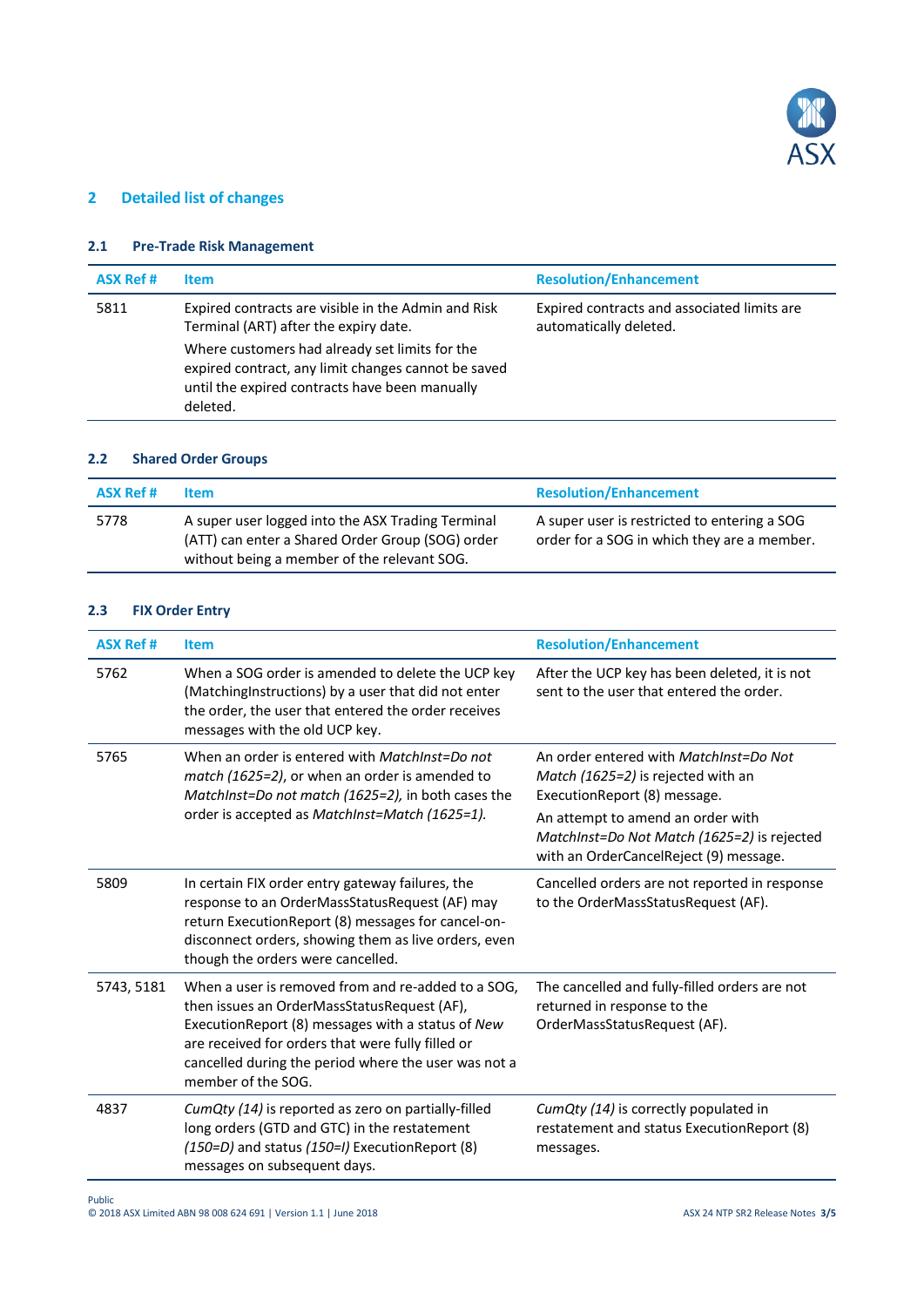

| 5849 | When a spread order is rejected due to missing or   |
|------|-----------------------------------------------------|
|      | low PTRM limits on one or more of the leg           |
|      | instruments, a generic error message is supplied in |
|      | the ExecutionReport (8) message.                    |

A meaningful error message is returned in the ExecutionReport (8).

#### **2.4 Market Data Protocol**

| <b>ASX Ref #</b> | <b>Item</b>                                                                                                                                                                                          | <b>Resolution/Enhancement</b>                                                                                           |
|------------------|------------------------------------------------------------------------------------------------------------------------------------------------------------------------------------------------------|-------------------------------------------------------------------------------------------------------------------------|
| 5697             | Implied Order Added (j) messages are disseminated<br>after a UDC contract moves into maintenance status<br>as orders are deleted from the underlying books.                                          | Implied Order Added (j) messages are not<br>disseminated during the maintenance phase.                                  |
| 5866             | For a new instrument, two Market Settlement (Y)<br>messages are disseminated at the start of the first<br>day of trading. The message with Settlement Type=F<br>(Final) has an incorrect trade date. | Market Settlement (Y) messages are not<br>disseminated for new instruments at the start<br>of the first day of trading. |
|                  |                                                                                                                                                                                                      | The relevant Symbol Directory message for<br>each new instrument contains an indicative<br>reference price.             |